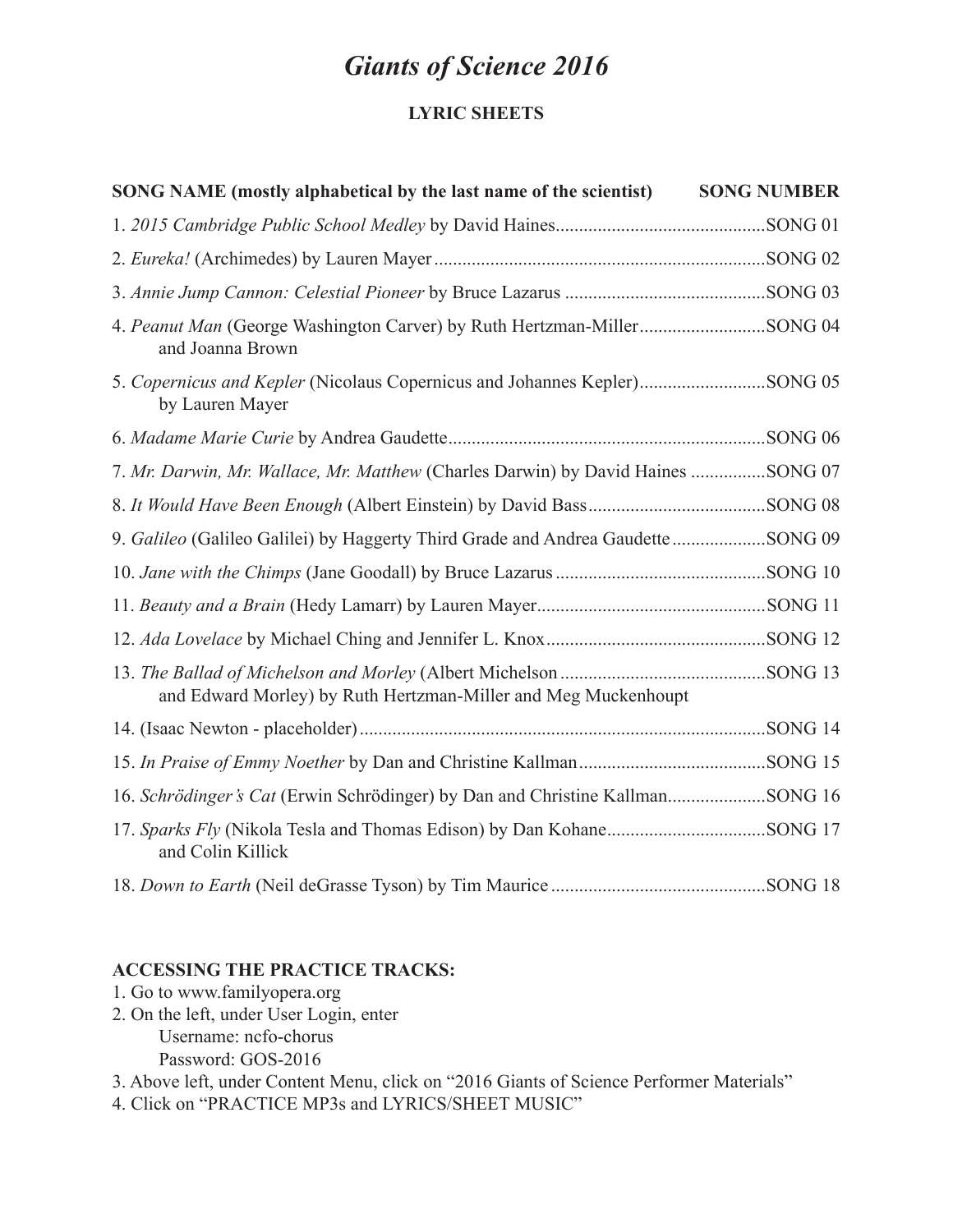#### **GIANTS OF SCIENCE PERFORMANCE ORDER**

SONG 02. 287BC - 212BC Archimedes SONG 09. 1564 - 1642 Galileo SONG 05. 1473 - 1543 Nicolaus Copernicus and 1571 - 1630 Johannes Kepler SONG 07. 1809 - 1882 Charles Darwin and 1823 - 1913 Alfred Russell Wallace SONG 12. 1815 - 1852 Ada Lovelace SONG 13. 1852 - 1931 Albert Michelson and 1838 - 1923 Edward Morley SONG 17. 1856 - 1943 Nikola Tesla and 1847 - 1931 Thomas Edison SONG 03. 1863 - 1941 Annie Jump Cannon SONG 04. 1860 - 1943 George Washington Carver SONG 01. MEDLEY SONG 06. 1867 - 1934 Marie Curie SONG 08. 1879 - 1955 Albert Einstein SONG 15. 1882 - 1935 Emmy Noether SONG 16. 1887 - 1961 Erwin Schrödinger SONG 11. 1914 - 2000 Hedy Lamarr SONG 10. 1934 - still alive Jane Goodall SONG 18. 1958 - still alive Neil deGrasse Tyson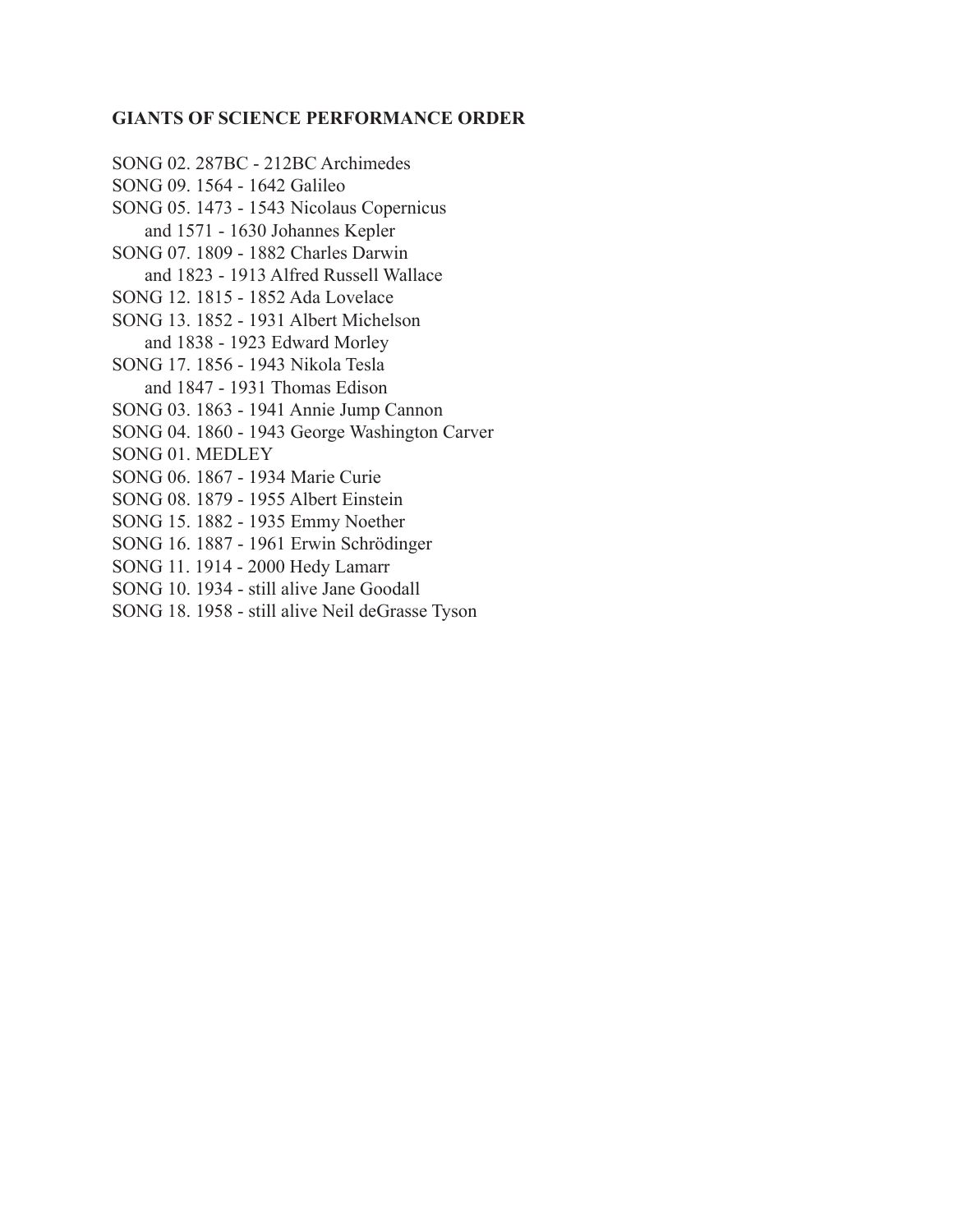## **SONG 1.** *2015 Cambridge Public School Medley* **by Cambridge Public School Students, facilitated, tweaked, and arranged by David Haines**

## SONG 1: TO BE A SCIENTIST

What is science? What is it for? We can all be scientists: search and explore, Think, ask a question, hypothesize, Prepare an experiment, do it, use your eyes, Record your information, see what you can [see what you can] find, Reach your conclusion, use your mind [use your mind]!

SONG 2: NEWTON'S LAWS I think Newton's Laws of Motion Are a great important notion To change an object's direction or speed, A push, punch, poke is all you need [all you need].

# SONG 3: THROUGH MY MAGNIFYING GLASS

Through my magnifying glass, I examined Hair, and it looked like spaghetti or a stick. Then I inspected an insect, an ant, I could see hairs on its back! Fantastic! I tried to study a snowflake, but I never could catch one. I tried to study a snowflake, but I never could catch one.

SONG 4: UNSUNG HERO I'm orbiting the Moon in Apollo eleven, Gazing through the porthole at the star-studded heavens, Checking dials, pushing buttons, turning knobs all day [all day],

Making sure that Neil and Buzz are on the Moon okay, Making sure that Neil and Buzz are on the Moon okay.

SONG 5: STROBE Strobe photography, strobe photography, Strobe, strobe photography, strobe, strobe, strobe!

At Massachusetts Institute of Technology, Doc Egerton developed strobe photography, Made milk crown, applesauce, banana split, Stopped time with synchronized flash, that's how he did it!

Strobe photography, strobe photography, Strobe, strobe photography, that's how he did it!

SONG 6: WHAT HAPPENED TO THE MARIGOLDS? What happened to the marigolds? [What happened?] What happened to the marigolds? [What happened?]

SONG 6 (continued) We sowed grass and marigold seeds in yogurt pots of dirt [of dirt]. Grass grew fast, but the marigolds didn't, were the marigold seeds hurt? [Were they hurt?] Was there too much water or [water or] sun? Not enough food to feed each one? Was the soil too patted [too patted] down For the seeds to grow from underground? [Underground? Duh doo bee down]

What happened to the marigolds? [What happened? Why?] Why did they die? [Why did they die?] What happened to the marigolds, And why did the grass thrive [alive]? And why did the grass thrive? What happened to the marigolds? [What happened?] What happened to the marigolds? [What happened?]

Would you say our experiment failed, 'cause the marigold seeds didn't grow? [What happened to them?] Would you say we learnt nothing from our experiment? We'd say no...[no...]NO! We learnt some reasons [reasons] why Seeds may fail to flourish then die. Next time we can [we can] try To better the chances that they'll survive [They'll survive, alive, alive]

What happened to the marigolds? Why did they die? [Why did they die?] What happened to the marigolds, And why did the grass thrive [alive]? And why did the grass thrive? What happened to the marigolds? [What happened? What?] What happened to the marigolds?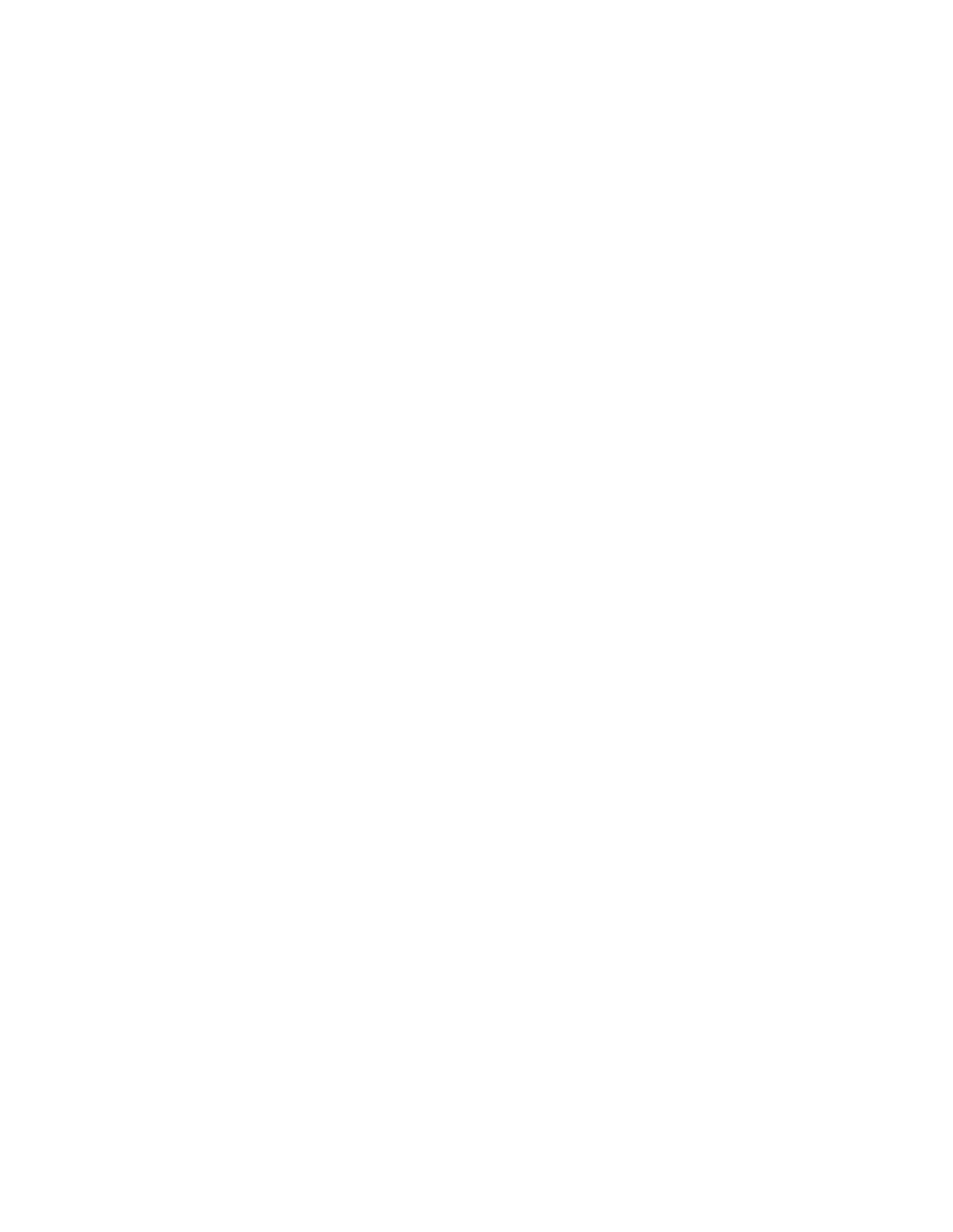#### **SONG 2.** *Archimedes* **by Lauren Mayer**

Archimedes lived in Greece in the third century B.C., And was one of the most brilliant minds in all of history. As a math'matician, engineer, and physicist, they say He discovered and invented things that we still use today, About how things worked and why, he did experiments to learn. He applied physics to math and math to physics in return, And he calculated pi with a precision so unique. Archimedes, the man who said "Eureka!"

Hydrostatics and mechanics he invented, also he Came up with the basic concept of the cent'r of gravity, Wrote of levers and of pulleys, and he figured what to do To move water up a hill using an Archimedean screw. He proved formulas to calculate the volume of a sphere, And showed how to use exponents when those huge numbers appear. Why, to list all his accomplishments, this song could take a week. Archimedes, the man who said "Eureka!"

Legend says the king asked him to figure if his crown was gold, And he took a bath and saw how much water the tub could hold, Then he shouted out "Eureka, a discovery I've got About weight and water, and why some things float and some do not." Is it true or just a legend, I couldn't really swear, 'Cause there's no one we can talk to who actually was there. But when of Archimedes historians should speak, ah, They call him the man who said "Eureka!" Archimedes, the man who said "Eureka!"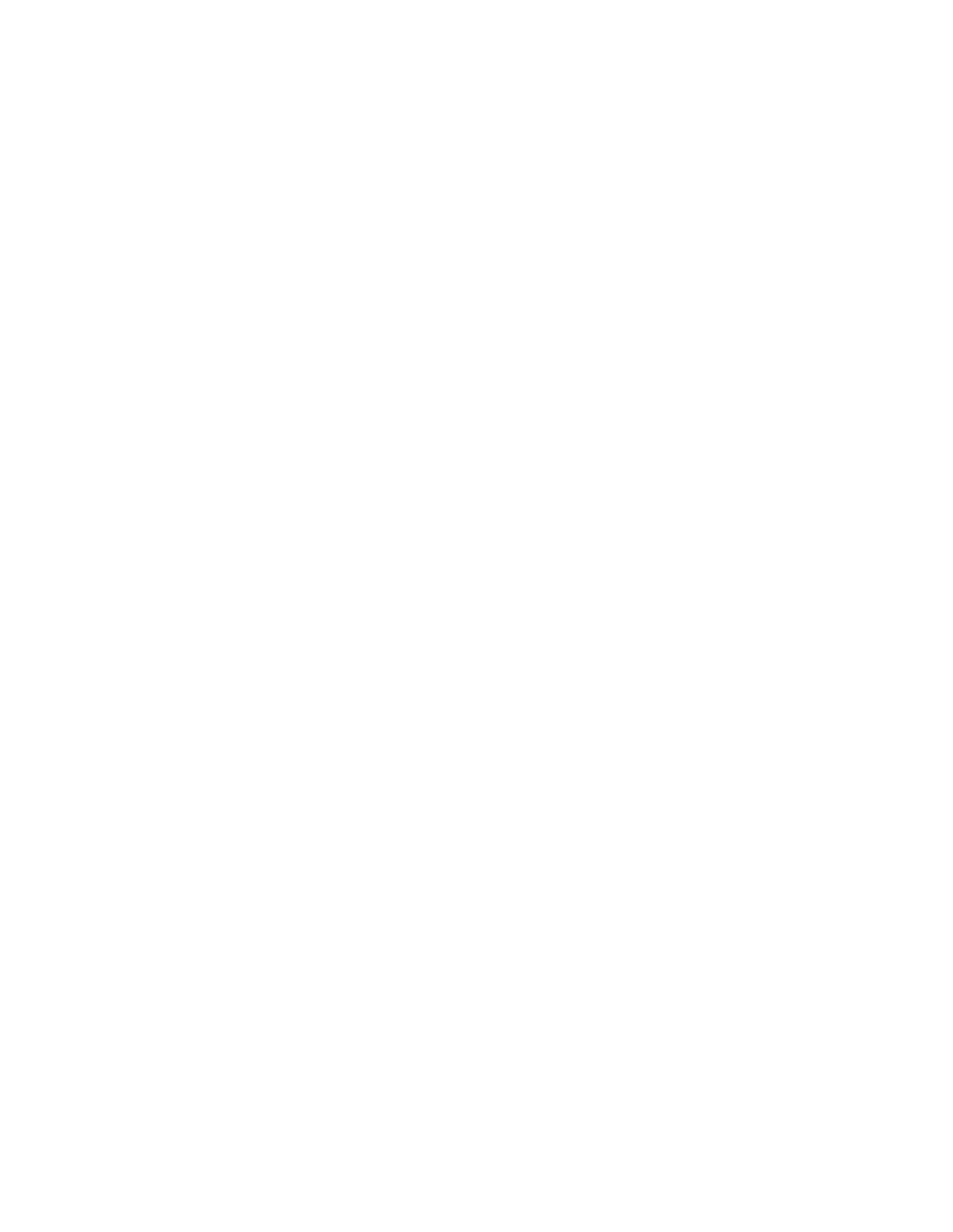## **SONG 3.** *Annie Jump Cannon: Celestial Pioneer* **by Bruce Lazarus**

Little Annie learned to play piano, But it was clear she yearned to know the stars. Her mother led her to an upstairs window To witness constellations all aglow.

Someday she would know the stars As observed as narrow spectral bars. But on this Earthly sphere, aware of what is near, The wind through trees, the buzzing bees, She could not hear.

At Harvard she invented a new system Of classifying stars by letter names. They say she classified three stars a minute, About three hundred thousand stars in all.

"O B A F G K M" she ranked the stars She observed as narrow spectral bars. But on this Earthly sphere, aware of what is near, A baby's cry, a lullaby, She could not hear.

Star by star, one by one, Through the years, resolutely.

#### **Sopranos/Altos:**

"O" stars are blue and hot, "B" stars are blue-white, "A" stars are white, "F" type stars are yellow-white. The Sun is a yellow "G" star, and it's bright enough! "K" stars are orange, "M" type stars are red and colder.

"O" stars are blue and hot, "B" stars are blue-white, "A" stars are white, "F" type stars are yellow-white. The Sun is a yellow "G" star, and it's bright enough! "K" stars are orange, "M" type stars are red and colder.

#### **All:**

Scarlet fever took her sense of hearing, But Annie Cannon's sight was never dimmed. To distant stars you peer, celestial pioneer, With telescope and spectroscope, You need not hear.

#### **Tenors/Basses:**

This one's an "O", That one's a "B", This one's an "A", One more "B" star... Star by star, one by one, Through the years, persevering.

| This one's an "O", That one's a "B", | A            |
|--------------------------------------|--------------|
| This one's an "A", One more "B" star | .Ju          |
| Star by star, one by one,            | $\mathsf{A}$ |
| Through the years, never-ending.     | Ju           |

#### **Descant:**

nnie Jump Cannon, nnie ump Cannon.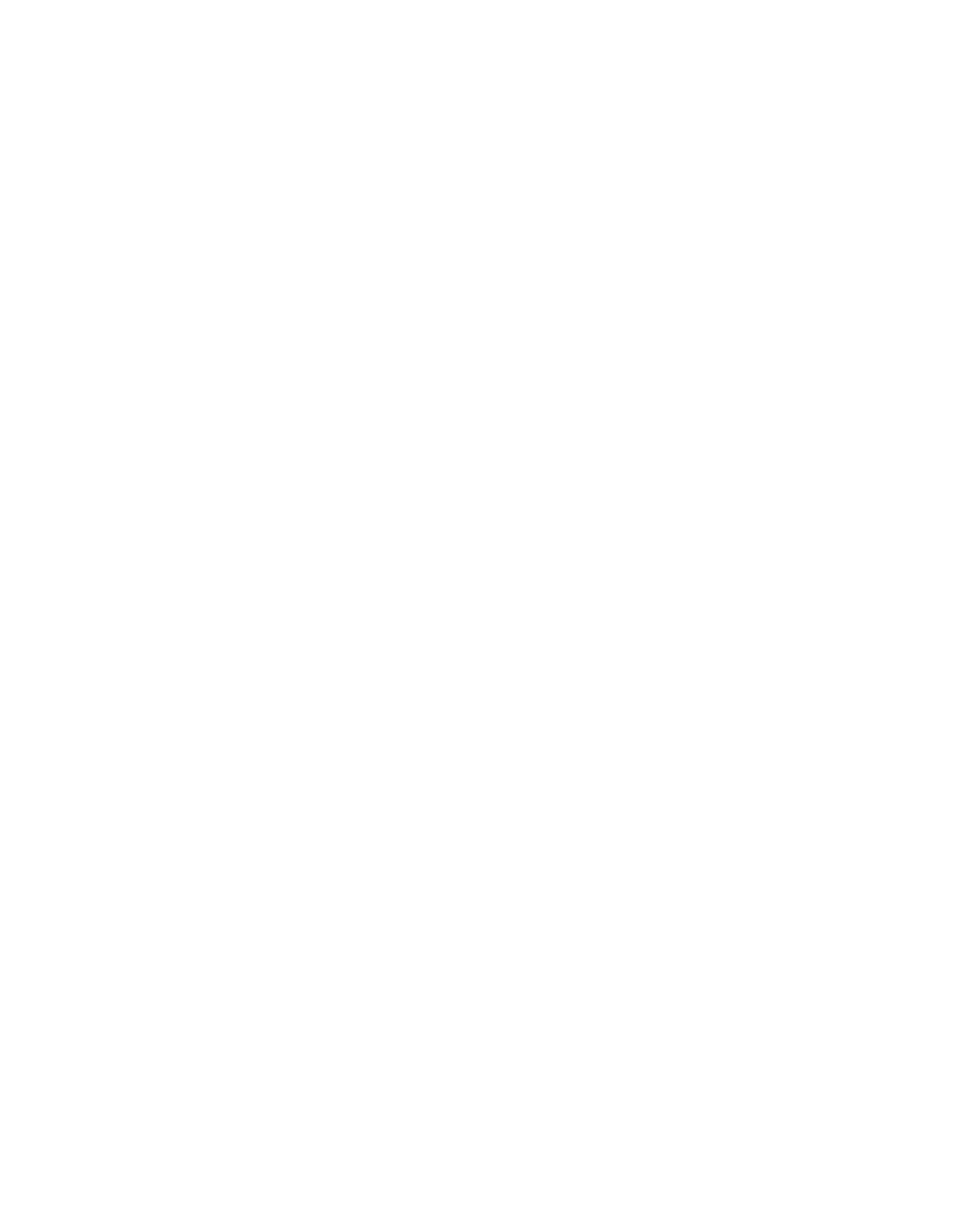## **SONG 4.** *Peanut Man* **by Ruth Hertzman-Miller and Joanna Brown**

VERSE 1: Round about the Civil War, the cotton farms down south Would plant the same crops ev'ry year till the nutrients leached out. George Washington Carver wanted to help his fellow man, Knew legumes could feed nitrogen back into the land.

CHORUS (Unison): You must learn all you can, George, you must learn all you can. Little did he know back then, he'd be the peanut man.

VERSE 2: In the southern town of Diamond, a boy named George is born. He starts his life in slavery upon the Carvers' farm. His brothers and his sisters mostly die when they are young. He's known throughout the neighborhood because of his green thumb.

CHORUS (4-part): You must learn all you can, George, you must learn all you can [learn all you can].

[Little] did he know back then, he'd be the peanut man.

VERSE 3: To get himself through college, he finds he has to roam; Black students, even bright ones, aren't welcome close to home. He heads out to Neosho, and the school's closed for the night. He meets Mariah Watkins, her words will change his life.

CHORUS (4-part)

VERSE 4: In eighteen-ninety-six, he gets a call from Booker T. We need you in Tuskegee at our University. He preaches to the farmers on self-sufficiency And shows how crop rotation can improve efficiency.

SPOKEN SOLO: *Here's a list of some of his inventions...*

Shaving cream and antiseptics, printer's ink and axle grease, Insulation, rubbing oil, linoleum, bleach and cheese, Rubber tires from goldenrod, molasses, milk and glue, Wood stains, flour, cereal, silk and paper, too.

VERSE 5: Word of his inventions now travels far and wide; Presidents and bus'ness leaders ask him for advice. The scourge of the boll weevil damaged cotton in the South; Peanuts grew and flourished thanks to Doctor Carver's clout.

CHORUS (4-part)

CODA (sopranos/altos): You've journeyed through this land, George, you've got so many fans. Great scientist and hero, you've become the Peanut Man.

CODA (tenors/basses): You've journeyed through this land, George, you've got so many fans, so many fans. You're a hero, you've become the Peanut Man.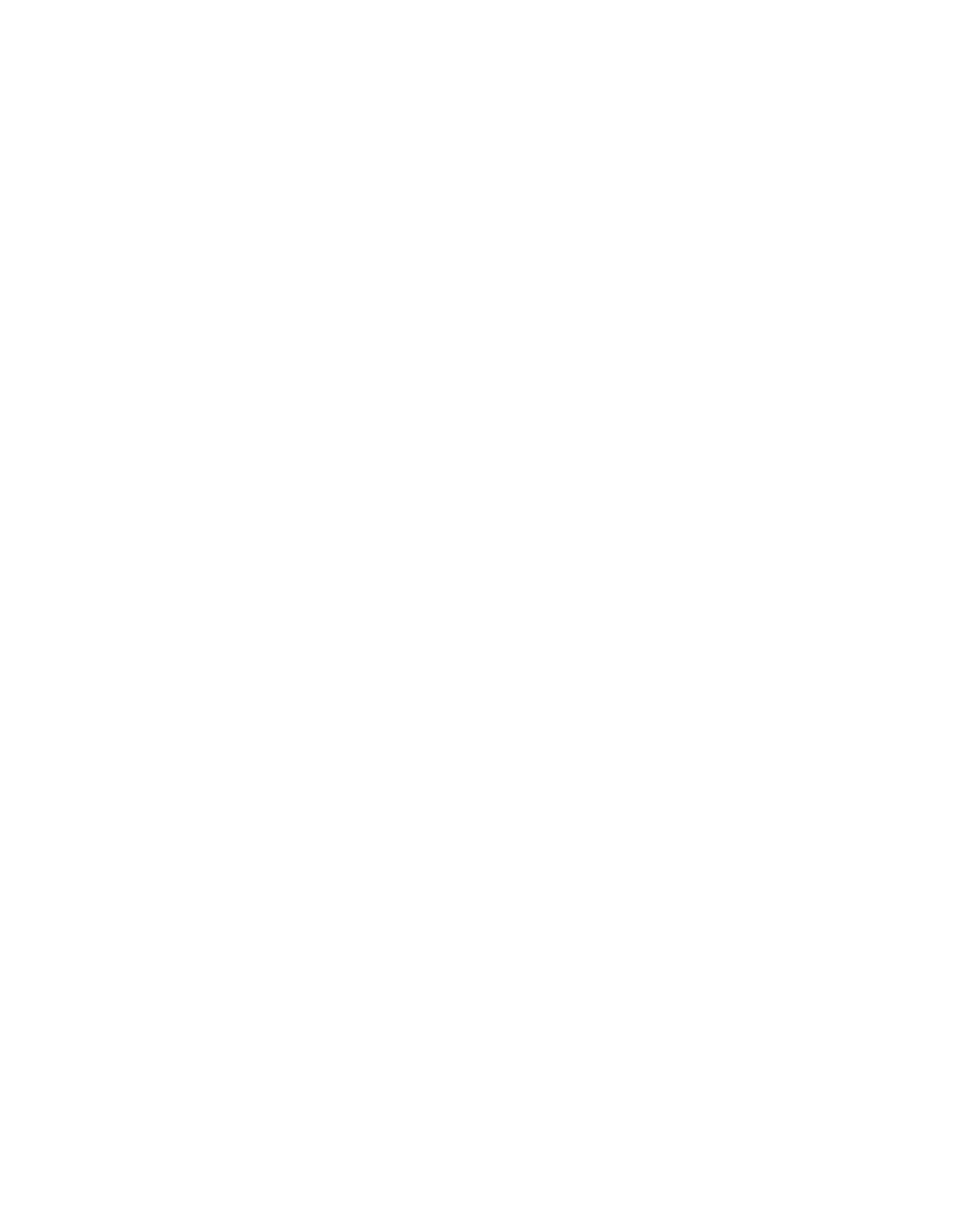#### **SONG 5.** *Copernicus and Kepler* **by Lauren Mayer**

#### **Soprano/Melody:**

Around and round the sun we go, Oh we all agree today. But not that long ago, you know, We thought it was the other way. Yeah, we all learned how the planets turn From Copernicus and Kepler.

Copernicus was an astronomer In the sixteenth century. Put the sun at the center of the universe, And his work made history. But back then he didn't get a great response, He was the rebel of the Renaissance.

The views were diff'rent way back then, Their contemporaries dismissed 'em. But thanks to both these brilliant men, We understand our solar system. Yeah, we all learned how the planets turn From Copernicus and Kepler.

Eighty years later, Johannes Kepler Expanded on this notion Of astronomy and came up with three Laws of planetary motion. How orbits work he was computin', Inspiring guys like Isaac Newton.

Around and round the sun we go, Oh we all agree today. But not that long ago, you know, We thought it was the other way. Yeah, we all learned how the planets turn From Copernicus and Kepler. Yeah, we all learned how the planets turn From Copernicus and Kepler. Oh yeah!

#### **Others:**

Ooo, ooo, Ooo, shoo-wah, doo-wah, Ooo, Ooo, shoo-wah, doo-wah, Ooo, ooo, From Copernicus and Kepler.

Ooo, shoo-wah, doo-wah, Ooo, ooo, shoo-wah, doo-wah, Ooo, shoo-wah, doo-wah, Ooo, ooo, shoo-wah, doo-wah, Ooo, wah, ooo, wah, **BASS:** The rebel of the Renaissance.

Ooo, ooo, Ooo, shoo-wah, doo-wah, Ooo, Ooo, shoo-wah, doo-wah, Ooo, ooo, From Copernicus and Kepler.

Ooo, shoo-wah, doo-wah, Ooo, ooo, shoo-wah, doo-wah, Ooo, shoo-wah, doo-wah, Ooo, ooo, shoo-wah, doo-wah, Ooo, wah, ooo, wah, **BASS:** Inspiring guys like Isaac Newton.

Ooo, ooo, Ooo, shoo-wah, doo-wah, Ooo, Ooo, shoo-wah, doo-wah, Ooo, ooo, From Copernicus and Kepler. Yeah, ooo, wah, ooo, wah From Copernicus and Kepler. Oh yeah!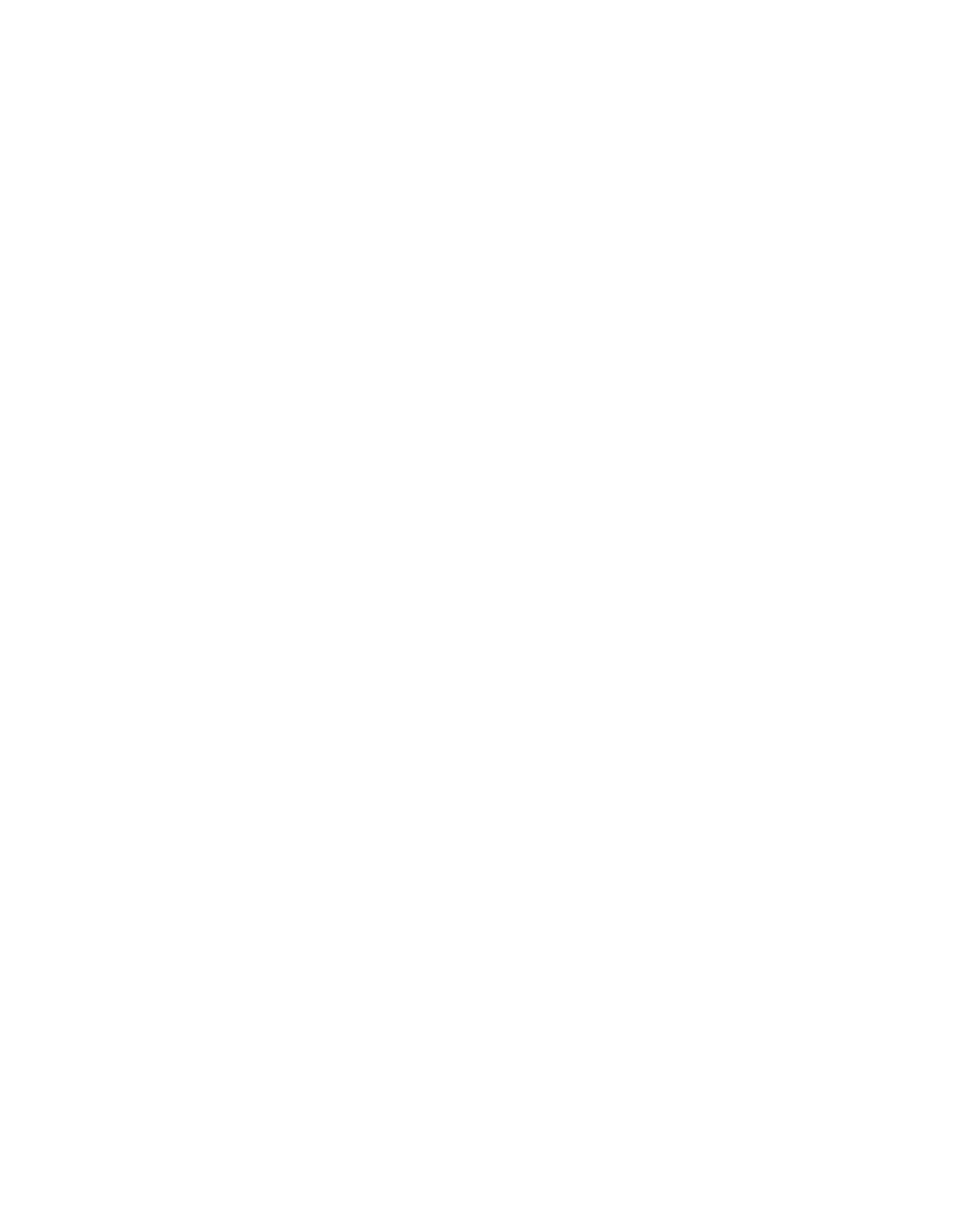## **SONG 6.** *Madame Marie Curie* **by Andrea Gaudette**

## **SOPRANO:**

My name is Curie, Madame Marie Curie. I won the Nobel prize, with Pierre Curie, In nineteen hundred three, For our experiments with certain elements With luminosity.

## CHORUS:

Nothing in life is to be feared. It is only to be understood. All throughout my life, the new sights of nature Have caused me to rejoice, rejoice like a child.

Uranium had certain properties. I coined this phenomenon radioactivity. I won the prize again in nineteen and eleven For my discoveries of two new elements With atomic properties of radioactivity, Thus opening the field of radiology. --CHORUS--

And in the war in France, I drove an ambulance With the new technology of radiology. By nineteen thirty-three, radiation poisoned me. I bore a great responsibility To dedicate my life to scientific beauty And make a better world for humanity. --CHORUS--

#### **================================= ALTO:**

My name is Madame Marie Curie. I won the Nobel prize, with Pierre Curie. Nineteen hundred three, For our experiments with certain elements With luminosity.

## CHORUS:

Nothing in life is to be feared. It is only to be understood. Through my life, the new sights of nature Have caused me to rejoice.

Uranium had certain properties; I coined this phenomenon radioactivity. I won the Nobel prize again For my discoveries of two new elements With atomic properties of radioactivity, Thus opening the field of radiology. --CHORUS--

In the war in France, I drove an ambulance. I died of radiation poisoning.

I bore a great responsibility To dedicate my life to scientific beauty And make a better world for humanity. --CHORUS--

#### **================================= TENOR:**

Marie Curie won the Nobel prize, Nobel prize in Physics For our experiments with certain elements With luminosity.

## CHORUS:

Nothing in life is to be feared, Only to be understood. Through my life, the new sights of nature Have caused me to rejoice.

Uranium had certain properties; I coined this phenomenon radioactivity. Marie Curie won the Nobel prize, Nobel prize in Chemistry For the discoveries of two new elements With luminosity. --CHORUS--

In the war in France, I drove an ambulance. I died, but I bore a great responsibility To dedicate my life to beauty And make a better world for humanity. --CHORUS--

#### **================================= BASS:**

Nobel prize, Nobel prize in Physics For our experiments with certain elements With luminosity.

## CHORUS: Only to be understood.

Through my life, the new sights of nature Have caused me to rejoice.

Uranium had certain properties; I coined this phenomenon radioactivity. Nobel prize, Nobel prize in Chemistry For the discoveries of two new elements With luminosity. --CHORUS--

In the war in France, I drove an ambulance. I had a responsibility To dedicate my life to beauty And make a better world for humanity. --CHORUS--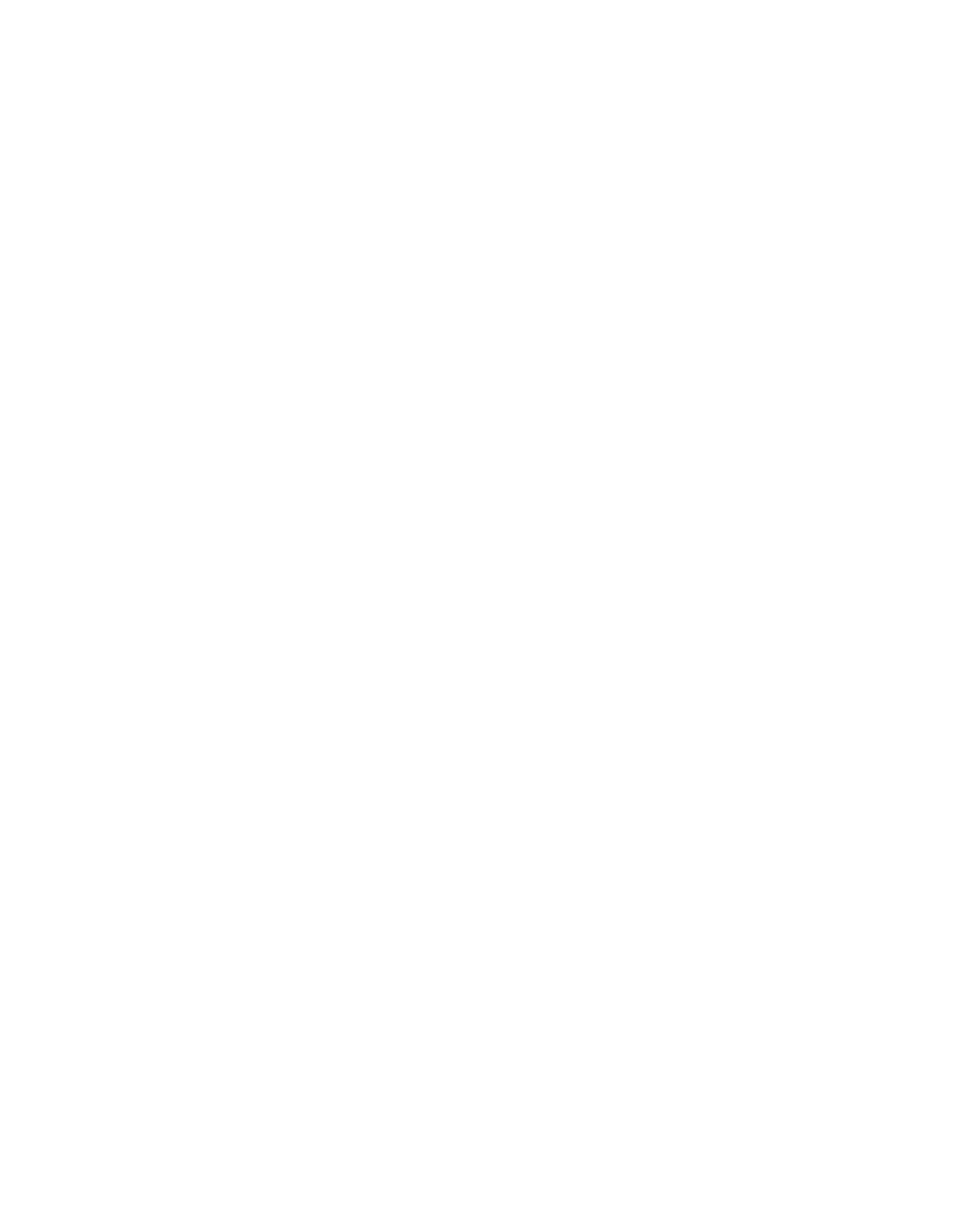## **SONG 7.** *Mister Darwin, Mister Wallace, Mister Matthew* **by David Haines**

#### VERSE 1 (ALL):

Mister Darwin on the Beagle sailed the oceans and seas To South America and Tahiti and New Zealand, Maldives, To Australia and Tasmania, Keeling Island and Saint Helena, To Ascension and Mauritius and Brazil, de Verdes and Galapagos Islands, Mister Darwin on the Beagle sailed away for five years.

### VERSE 2 (ALL):

Mister Darwin on his journey watched the plants, beasts, and birds. He drew pictures, gathered samples, kept a journal full of words. He saw beetles, iguanas, giant tortoises, flightless cormorants, He saw finches, frogs and lizards, duck-billed platypuses, albatrosses, Mister Darwin wondered where they came from, and he soon had ideas.

### VERSE 3 (ALL):

Mister Darwin, when he got home, wrote these new ideas down, But he di'n't like to offend so didn't share them around. Twenty years passed, Mister Darwin got a letter from a Mister Wallace, Now this young man had discovered just the same thing Mister Darwin Found aboard the Beagle, Mister Wallace had the self-same ideas.

## VERSE 4 (ALL):

Mister Darwin and Mister Wallace formed a team for some time, But Mister Darwin wrote his big book in eighteen hundred and fifty-nine, "On the Origin of Species by Natural Selection". Ev'rybody read the book, ev'rybody had an o-pin-i-on. Some people praised it, others damned it, Mister Darwin's big book.

## VERSE 5 (ALL):

Mister Matthew was a gard'ner and when he read Darwin's book, He wrote a letter to the paper saying, "Just take a look At the book I wrote nearly thirty years ago, I had all the same ideas." No one listened and Mister Matthew and Mister Wallace were forgotten Over all the years, and now we just remember Mister Darwin's big book.

## CODA (ALL, four parts):

Now when you think about natural selection, Just spare a thought for those forgotten two. Remember those names, just a brief recollection, Alfred Russell Wallace and Patrick Matthew.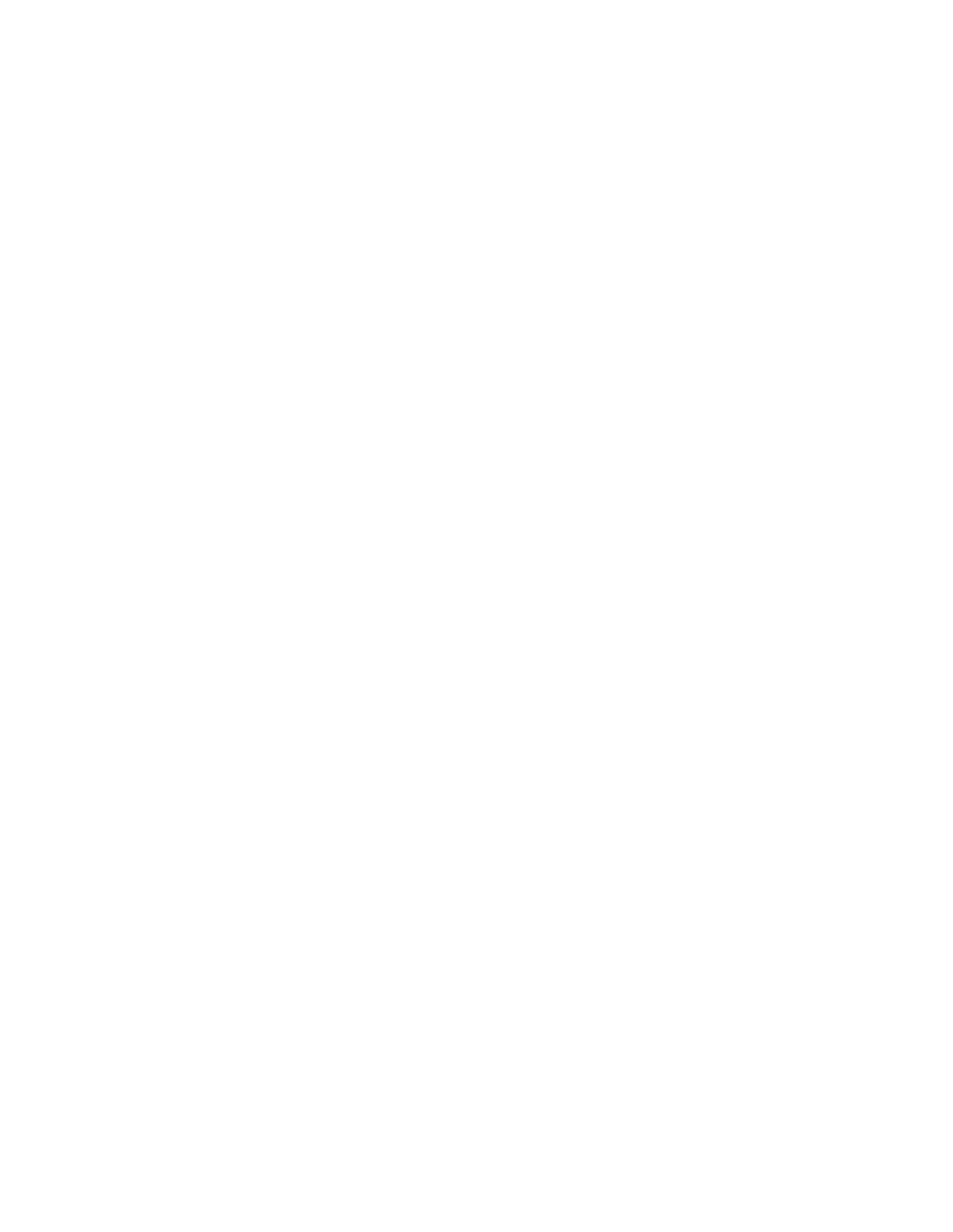## **SONG 8.** *It Would Have Been Enough* **(Albert Einstein) by David Bass**

Now when we think of genius we think of Albert Einstein. Born to a humble bus'nessman in eighteen seventy-nine. The greatest mind in humankind, or so we all believe. But what exactly did this awesome physicist achieve?

In nineteen hundred five when he was only twenty-six, He explained Brownian motion, proved that molecules exist, Photoelectric effect, black body radiation, That light is both a wave and particle was his explanation.

That same year he developed special relativity, Explaining the experiment of Michelson-Morley. Velocity of light is "c" for ev'ry ref'rence frame, And "E" equals to "m" "c" squared rose to [to] the height of fame.

SOP/ALT/TEN: Ooo, physics for this work, Time [while working] as a patent clerk.

BASS:

He later got the Nobel Prize in physics for this work, Which he did in his spare time while working as a patent clerk.

 $AI.$ 

By any test, [he was] the best, he [really] knew his stuff. [And] if that was all that Einstein did, it would have been enough!

Chorus:

Albert Einstein had a common touch, And in nineteen oh five he did so much. The problems that he solved that year were challenging and tough, And if that was all that he had done, it would have been enough. Hey! Albert Einstein, Albert Einstein. Yai dee dum bah dee dai dee da da dum!

He became an academic in his speciality,

Then explained why things are opalescent near criticality, Why things appear redder as they veer further and further away. He prophesied how lasers could be engineered some day.

And then in nineteen fifteen general relativity Einstein gave a unified account of gravity, A paradigm of space and time, envisioning a curved Geometry of spacetime that has since become observed...

As rapidly decaying orbits of two neutron stars, Precession of the orbits of Mercury through Mars, As light that bends, as gravity lenses formed by galaxies, And as black holes when stars collapse in [sing] singularities.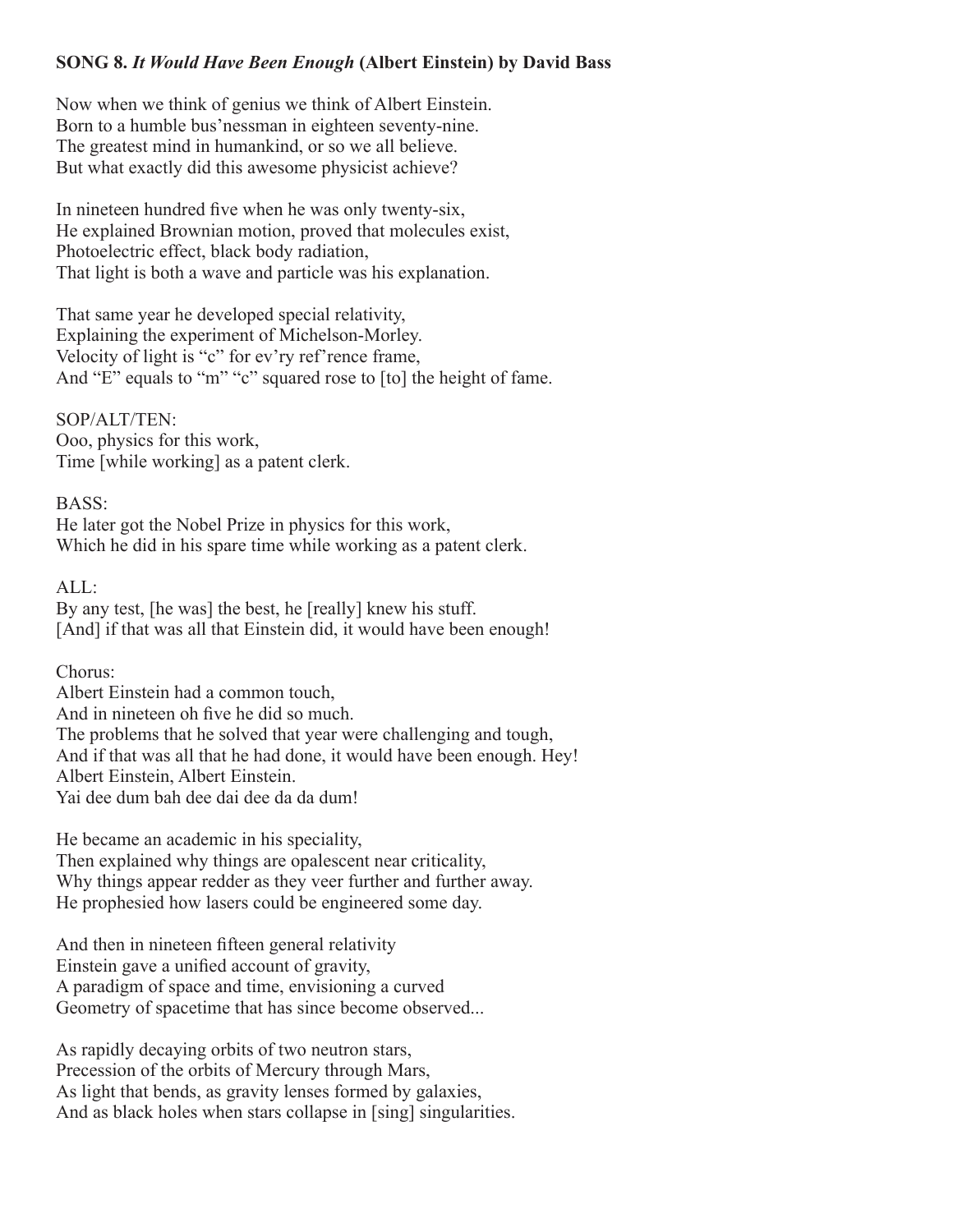## **SONG 8.** *It Would Have Been Enough* **(Albert Einstein) by David Bass (continued)**

## SOP/ALT/TEN:

Ooo, up in outer space, [What] [exactly has spurred] vigorous debates.

### BASS:

It indicates there is dark matter up in outer space, Though what that is exactly has spurred vigorous debates.

## $AI.$

This would, you know, make [any] Joe an avid [Einstein] buff, [And] if that was all that Einstein did, it would have been enough!

Chorus:

Albert Einstein was able to replace How we define gravitation, time and space. Relativity can sometimes be as weird as Shia LaBeouf, And if that was all that he had done, it would have been enough. Hey! Albert Einstein, Albert Einstein. Yai dee dum bah dee dai dee da da dum!

Satyendra Bose predicted, working with our hero, Superfluid helium near absolute zero. Einstein foretold a space wormhole (or Einstein-Rosen bridge), And with a student patented a diff'rent kind of fridge.

Einstein predicted gravity waves and quantum entanglement too, And he explained how rivers erode their banks the way they do, Why in a cup, when they're stirred up, the tea leaves settle in the middle. And if that were not enough, he played a wicked awesome fiddle.

Einstein encouraged FDR to build atomic bombs, Then when the war was over said the arms race gave him qualms. He set his sights on civil rights before it was in fashion. A socialist, he fought against McCarthy [against McCarthy] [with a passion].

[But] one thing that he couldn't do no matter how he tried Was show how the fundamental forces all are [uni-] unified. Einstein, you clown, you let us down. You failed this final task. We only wanted one more thing. Was that too much to ask?

## Chorus:

Albert Einstein failed for thirty years To cross this goal line, despite his sweat and tears. He wrote three hundred papers, but we say he wasn't done, 'Cause we would not be happy till he wrote three hundred one.

Albert Einstein struggled till the end, But unifying fields was past his ken. And so we fear his whole career was just a bunch of fluff, Without a theory of everything, he didn't do enough. Poor Albert Einstein, Albert Einstein. Yai dee dum bah, he didn't do enough! Hey!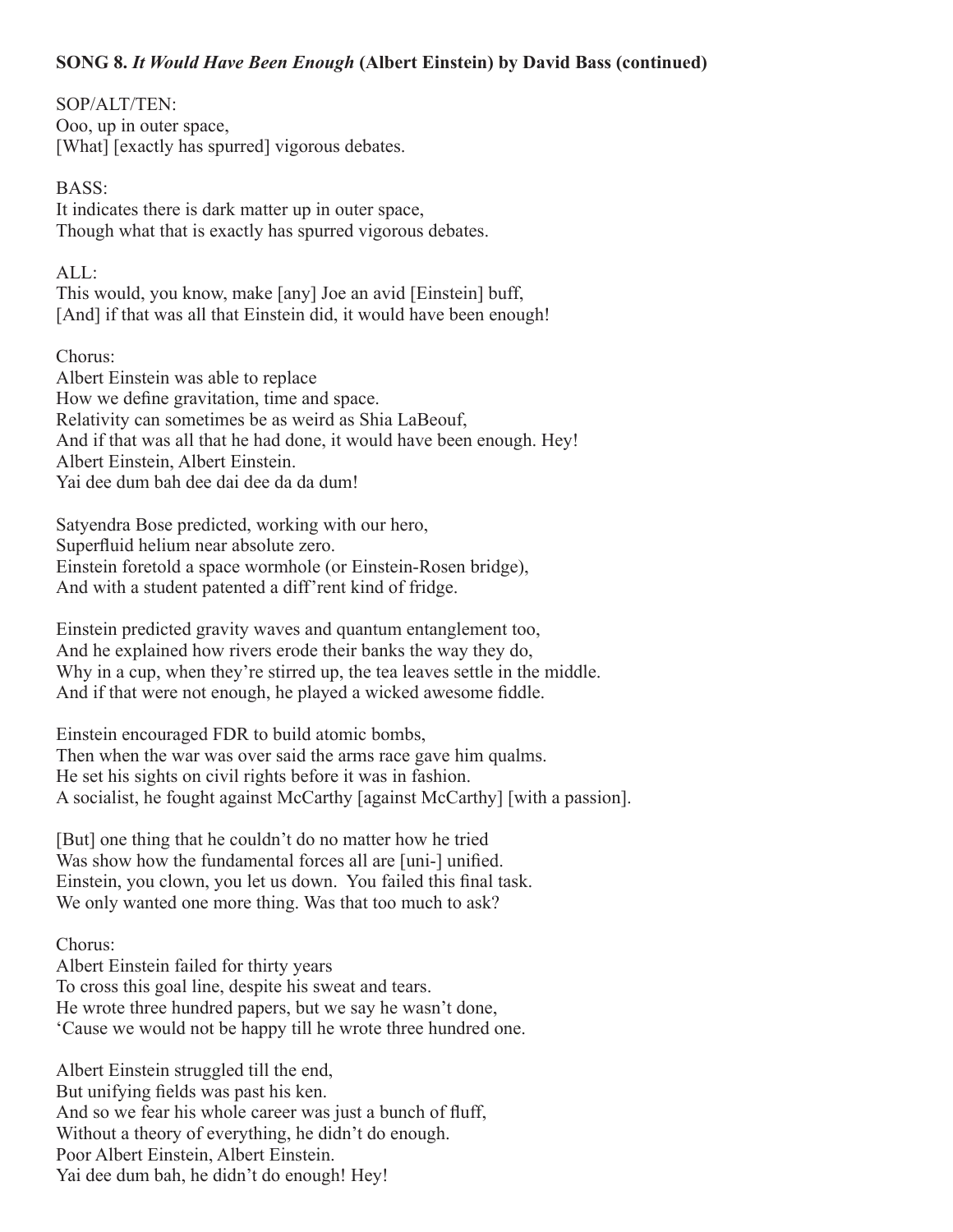## **SONG 9.** *Galileo* **by the Haggerty School Third Grade and Andrea Gaudette**

Galileo was a fellow and he liked to look at the stars.

He was born in fifteen sixty-four, Died when he was seventy-eight, Found out that ev'rything falls at the same speed Despite its weight.

Galileo was a fellow and he liked to look at the stars.

Then he built a telescope And made a compass, Found the four moons of Jupiter And made the first thermometer.

Galileo was a fellow and he liked to look at the stars.

He was a teacher, but the preachers Despised his ideas about how the Earth isn't The center of the universe. So he got thrown in jail, Then he got locked in his house.

Galileo was a fellow and he liked to look at the stars.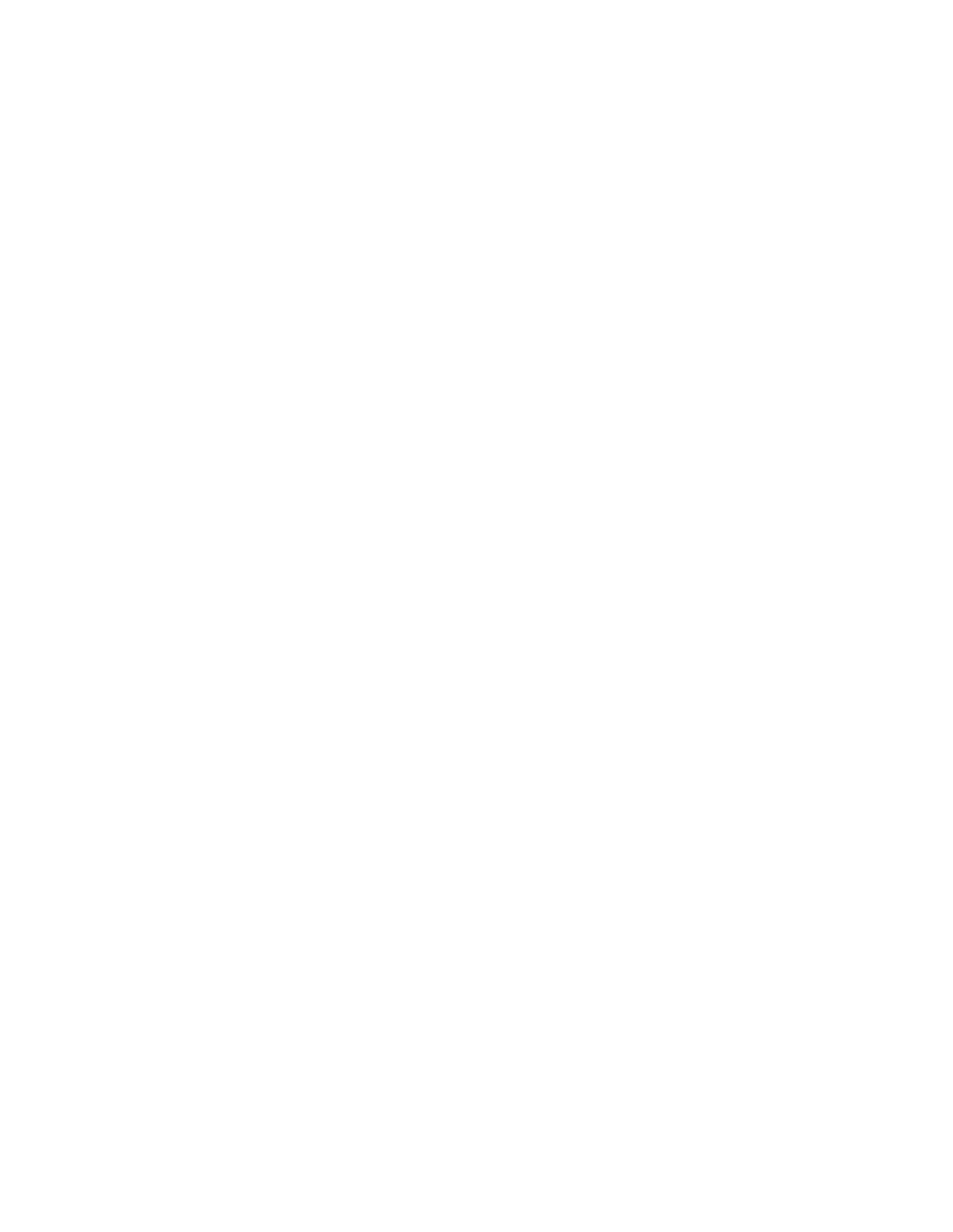#### **SONG 10.** *Jane and the Chimps* **by Bruce Lazarus**

VERSE 1: Jane Goodall went to Gombe To learn about chimps, Never realizing she would be there to stay. She was told, "Stay aloof", But she named them and waited. Oh Jane, never despair. We see, we know That aloofness makes one simply unaware, unaware, That aloofness makes one simply unaware.

#### VERSE 2:

David Greybeard, Goliath his friend, Took her in to their troop. Jane thought, "here is a bound'ry I can transcend." Then came Flo, and many more, And in time she was family. Jane, never despair. We see, we know To believe apes are brute beasts is quite unfair, quite unfair, To believe apes are brute beasts is quite unfair.

#### VERSE 3:

Chimpanzees are beings like us. They laugh, they sing, They hold hands and know life is precarious. Say "hello" and "good night", Getting mad, getting sad. Oh Jane, never despair. We see, we know To protect life in all its forms ev'rywhere, ev'rywhere, To protect life in all its forms ev'rywhere.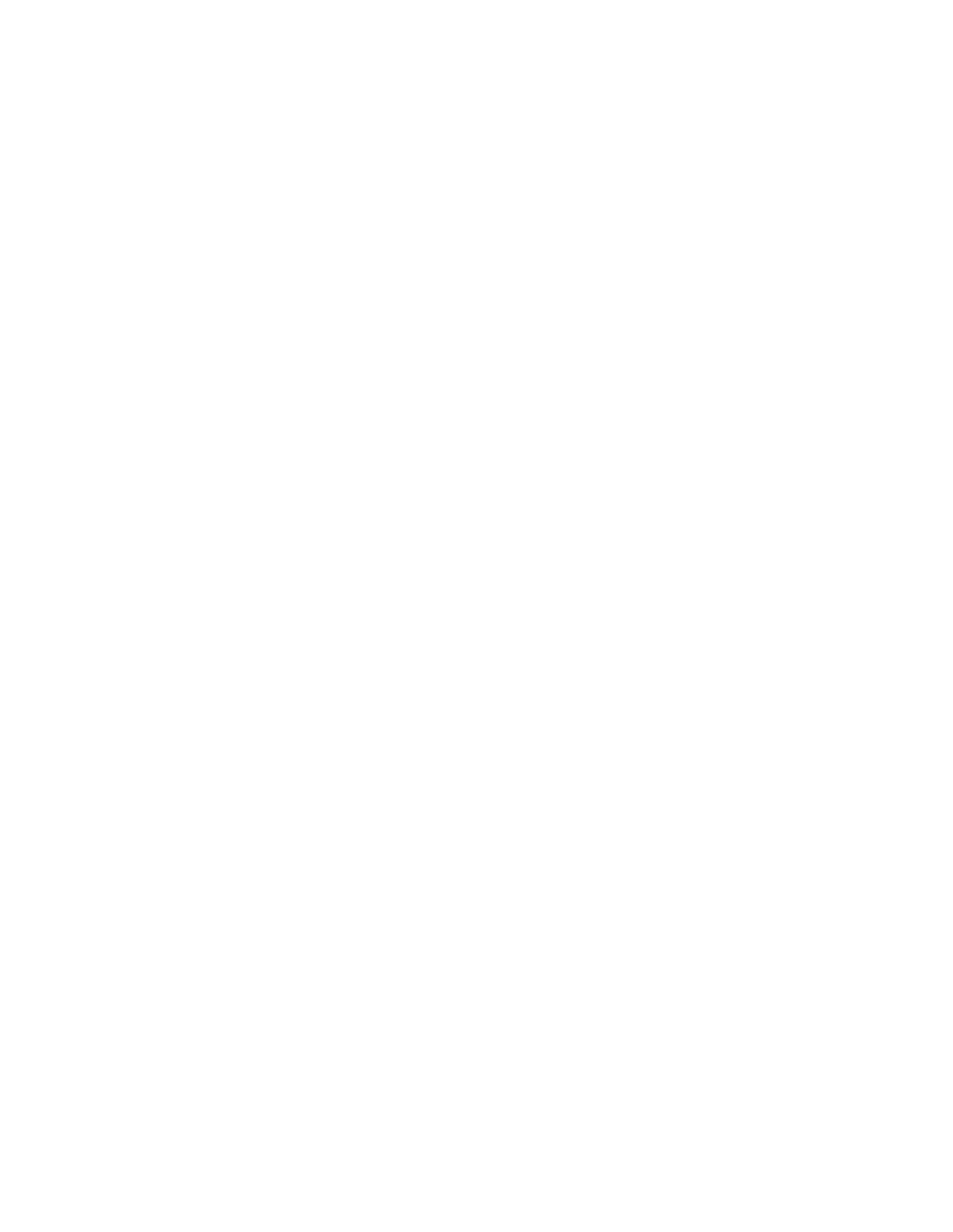## **SONG 11.** *Beauty and a Brain* **by Lauren Mayer**

#### CHORUS:

Hedy Lamarr, the famous movie star, Did more than entertain. Smart and scientific, her inventions were terrific, She had beauty and a brain.

## VERSE 1:

Her life was more exciting than any movie plot. To start, she was smarter than anyone thought. Born in Vienna to a fam'ly of means, Became a famous actress while still in her teens. Wed a weapons magnate, a much older man. He made her come to meetings that were part of the Nazi plan. He watched her ev'ry movement, she grew more afraid, Till she finally escaped him, disguised as her maid. --CHORUS--

#### VERSE 2:

She made her way to London, and then to Hollywood. Became a major actress, her movies were quite good. But with Hitler in Europe, oh what could she do? No formal science training but she knew what she knew. Radio waves are intercepted with ease. But people, when they talk are always changing frequencies. So frequency hopping was the remedy, And she invented spread spectrum technology. --CHORUS--

#### VERSE 3:

Received a patent, [now] that's hard to get, But the army just wasn't ready yet. [So though] her idea was something sublime, She was twenty years ahead of her time. They told her selling war bonds was what she could do, But finally the industry caught up in sixty-two. Diff'rent systems developed from it, by and by. Without Hedy's invention, we might not have Wi-Fi!

FINAL CHORUS:

SOPRANO: Hedy Lamarr, famous movie star, Hedy Lamarr, ALTO (and kids): Hedy Lamarr, the famous movie star, Did more than entertain. Smart and scientific, her inventions were terrific, she had TENOR/BASS: Hedy Lamarr, famous movie star, Hedy Lamarr, terrific,

ALL: Beauty and a brain. She had beauty and a brain. She had beauty and a brain.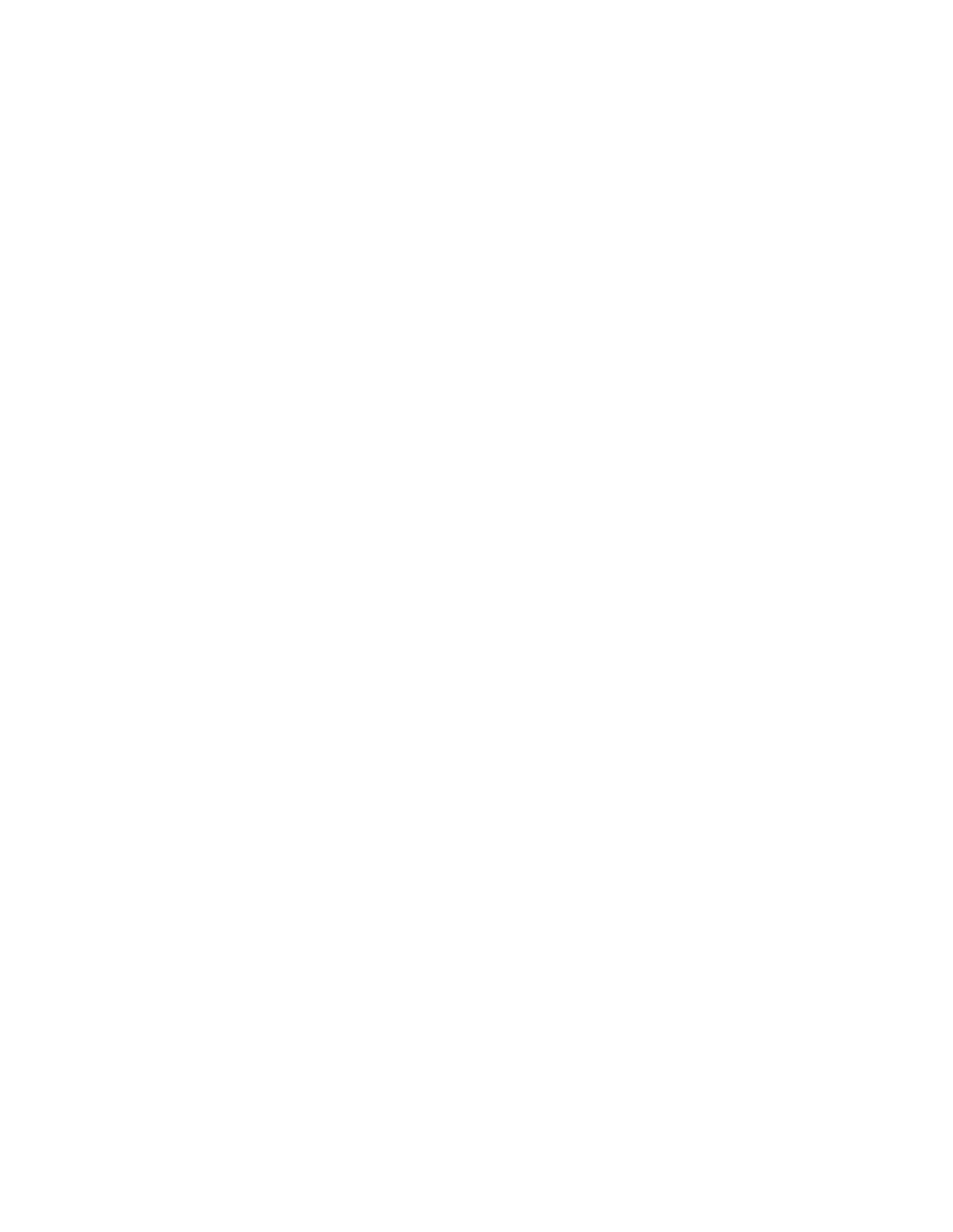## **SONG 12.** *Ada Lovelace* **by Michael Ching**

#### **SOPRANO:**

A A A A Da da da da da da da da A A A A Da da da da da da da da Ada Lovelace had a lovely brain, And it was quite keen or so they say. At math especially, She was exceptionally keen.

Ada Lovelace loved her twos and ones, And fives and nines, and somes and nones. She saw numbers in the air, Flying here and dancing there.

A A A A Da da da da da da da da Ada Lovelace loved to postulate And theorize on odds. She thought, "I can guess how things will move with math And then map it out!"

A A A A Da da da da da da da da A A A A Da da da da da da da da If A then D, then A again, on to infinity. If A then D, then A again, on to infinity. And she was right in thinking so, For this is how computers move:

If yes, then go. But stop if no. If yes, then go. But stop if no. {Repeat until cut.} Thank you, Ada Lovelace! If yes, then go. But stop if no. Thank you, Ada Lovelace! Thank you, Ada Lovelace! If yes, then go. But stop if no.

#### **ALTO:**

A A A A Da da da da da da da da A A A A Da da da da da da da da Ada Lovelace had a lovely brain, And it was quite keen or so they say. At math especially, She was exceptionally keen.

Ada Lovelace loved her twos and ones, And fives and nines, and somes and nones. She saw numbers in the air, Flying here and dancing there.

A A A A Da, A A A A Ada Lovelace loved to postulate And theorize on odds. She thought, "I can guess how things will move with math And then map it out!"

Da da da da da da da da A A A A Da da da da da da da da A A A A If A then D, then A again, on to infinity. If A then D, then A again, on to infinity. And she was right in thinking so, For this is how computers move:

If yes, then go. But stop if no. If yes, then go. But stop if no. {Repeat until cut.} Thank you, Ada Lovelace! If yes, then go. But stop if no. {Repeat this line 5 more times.}

#### **MEN:**

Da da da da da da da da A A A A Da da da da da da da da A A A A Ada Lovelace had a lovely brain, And it was quite keen or so they say. At math especially, She was exceptionally keen.

Ada Lovelace loved her twos and ones, And fives and nines, and somes and nones. She saw numbers in the air, Flying here and dancing there.

Da da da da da da da da A A A A Ada Lovelace loved to postulate And theorize on odds. She thought, "I can guess how things will move with math And then map it out!"

Ada Lovelace thought, "If THIS then THAT" If YES then GO, if STOP then...NO If A then D, then A again, on to infinity. If A then D, then A again, on to infinity. And she was right in thinking so, For this is how computers move:

If yes, then go. But stop if no. If yes, then go. But stop if no. {Repeat until cut.} Thank you, Ada Lovelace! If yes, then go. But stop if no. {Repeat this line 5 more times.}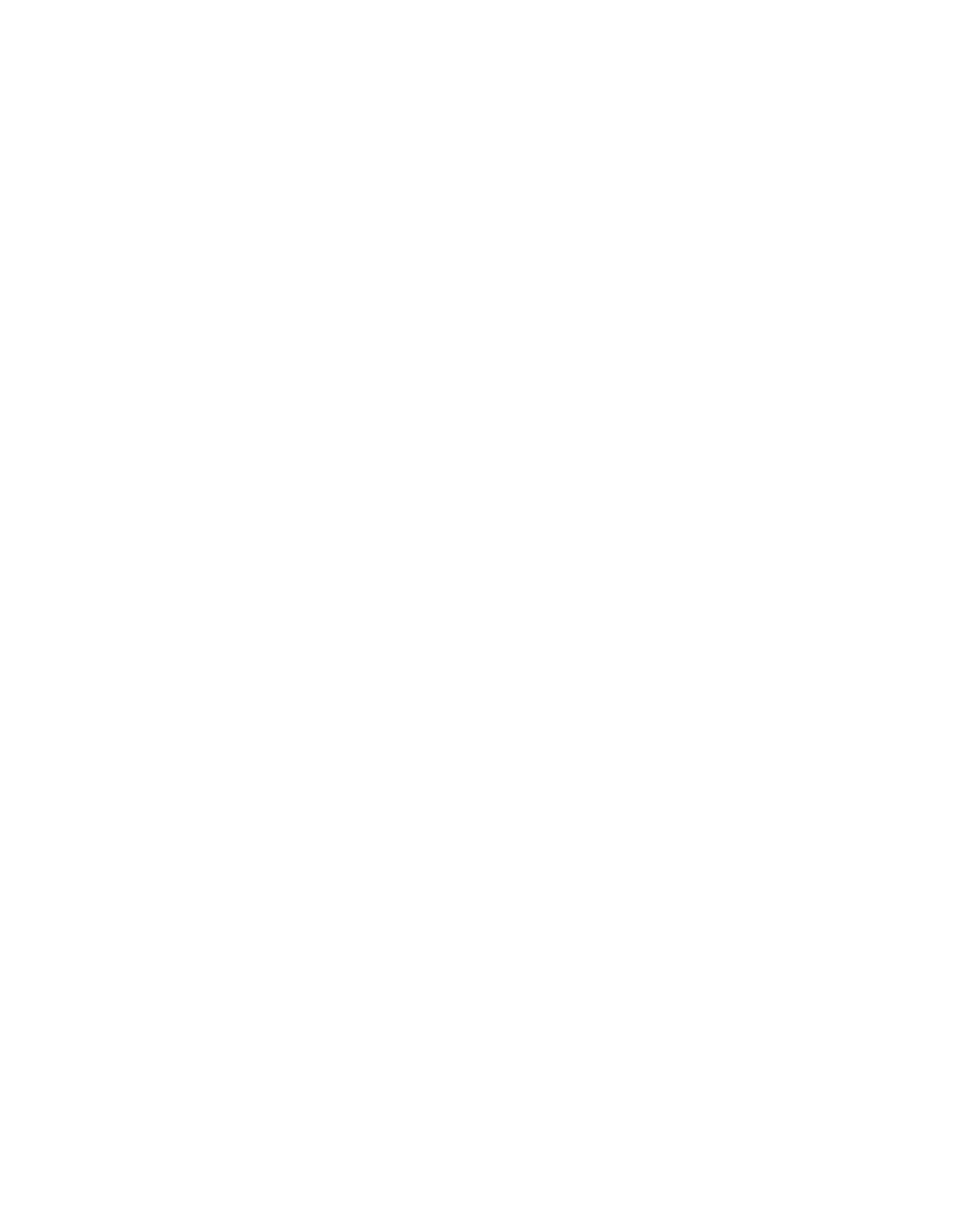## **SONG 13.** *The Ballad of Michelson and Morley* **by Ruth Hertzman-Miller and Meg Muckenhoupt**

All scientists agree, a theory isn't true Unless you do a test and see if it can be disproved. And if your theory's wrong, you have to let it go, And try to make a new one up from all the facts you know.

You keep the best idea, the rest you throw away, And that is why we celebrate two scientists today.

#### CHORUS:

They were wrong! They were wrong! They were wrong about the ether they believed in so long, There was never any ether, so they never could be right, But Michelson and Morley helped us see the light.

The ether was a substance, so as the earth would spin The ether made a current where the light wave had to swim. They set up light and mirror to send light against the flow, And the scientists expected that the light wave would be slow.

The mirror was half-silvered so the light beam's other half Would flow across the ether and be fast, fast, fast. Two more mirrors would reflect the light beams, one and two, And from their speeds an interference pattern would ensue. --CHORUS--

In the end there was no pattern, and no matter where they'd go The light waves traveled just the same, there was no fast or slow. They repeated their experiment and rechecked ev'ry bit, But they always got the same result, and finally they quit.

Because of their experiment the ether age was through. They had to seek enlightenment and think of something new. They wrote three diff'rent papers so that ev'ryone would hear, And Michelson and Morley made it very, very clear: --CHORUS--

So remember, all you scientists, when ever you feel blue, It could be that your problem is a theory that's not true. The ether was a good idea, until it turned out wrong Because there was no evidence for ether all along.

While Michelson and Morley may have thought they failed the test, Their biggest failure was their most spectacular success!

They were right! They were right! And we'll be forever grateful that they found the speed of light, When they gave up on ether, they were right as right can be. They set the stage for Einstein and relativity.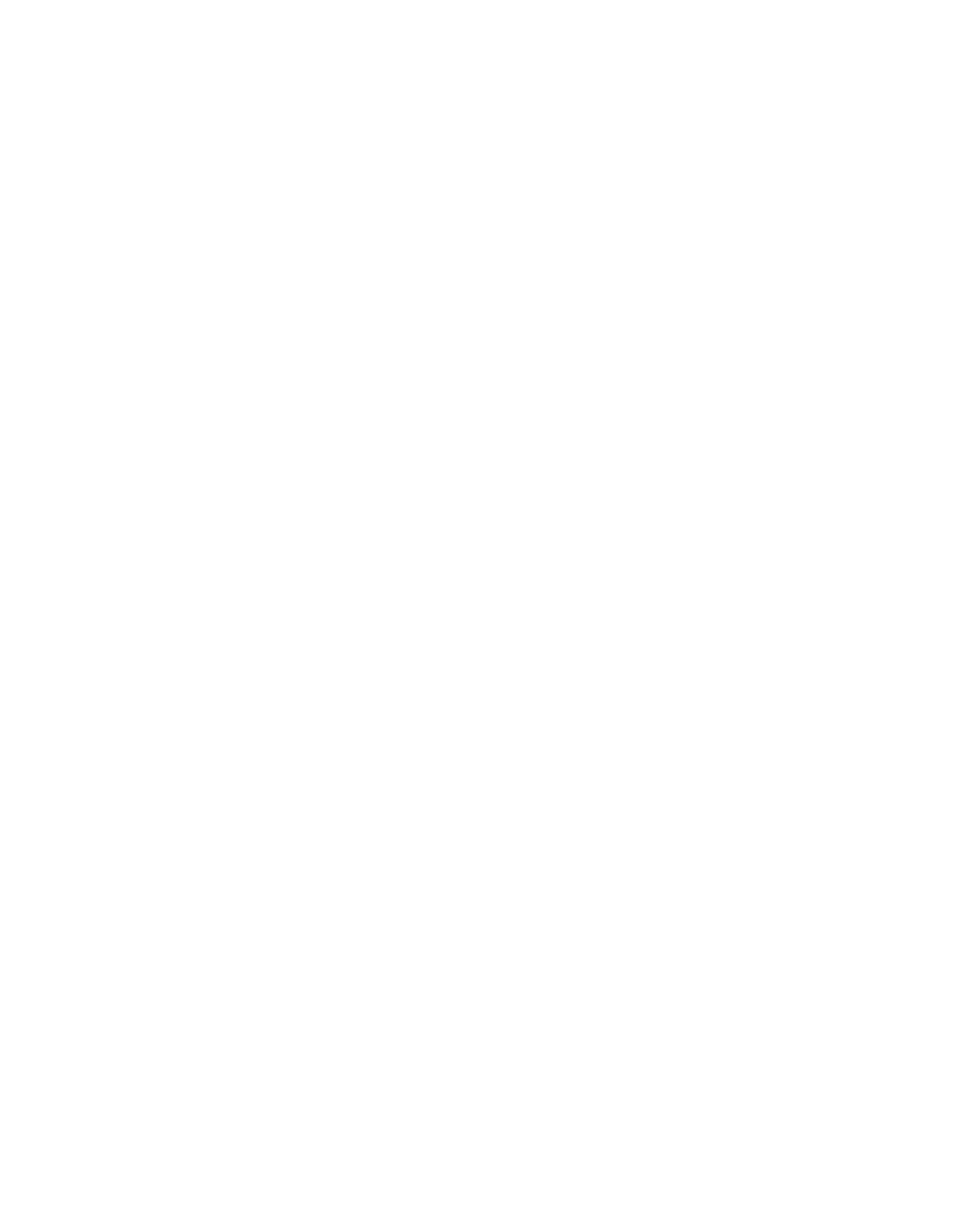## **SONG 15.** *In Praise of Emmy Noether* **by Dan and Christine Kallman**

In the world of mathematics, there's a name we won't forget; Modern algebra and physics are most deeply in her debt. A genius, Einstein called her, as he justified the fame Of this gentle noble spirit: Emmy Noether is her name.

#### CHORUS:

Emmy Noether, Emmy Noether. Let us sing it all together, [together,] You shed great light on the puzzling world of matter, Painting large and small with elegance. Your theorems about symmetry explain the world so beautifully. Now we raise our song together in praise of Emmy Noether.

### VERSE 1:

Born in Gottingen, Germany in eighteen eighty-two, A time and place where scientists were eager for the new. She studied dance and languages, but mostly she loved math, And soon she was determined: abstract algebra was meant to be her path.

### VERSE 2:

She was gifted with intellect, but had to fight the throng Of men who thought that women being teachers was plain wrong. Though some despised her gender and tried to hold her down, Some others would defend her and the brave, impassioned Emmy rallied on. --CHORUS--

## VERSE 3:

In the thirties in Germany, vile Hitler took command, And Emmy being Jewish had to flee her own homeland. She traveled to America and heard her praises sung, But then she suffered illness, and our brilliant Emmy perished far too young. --CHORUS--

Of Emmy Noether, We sing together Of Emmy Noether. Hmm...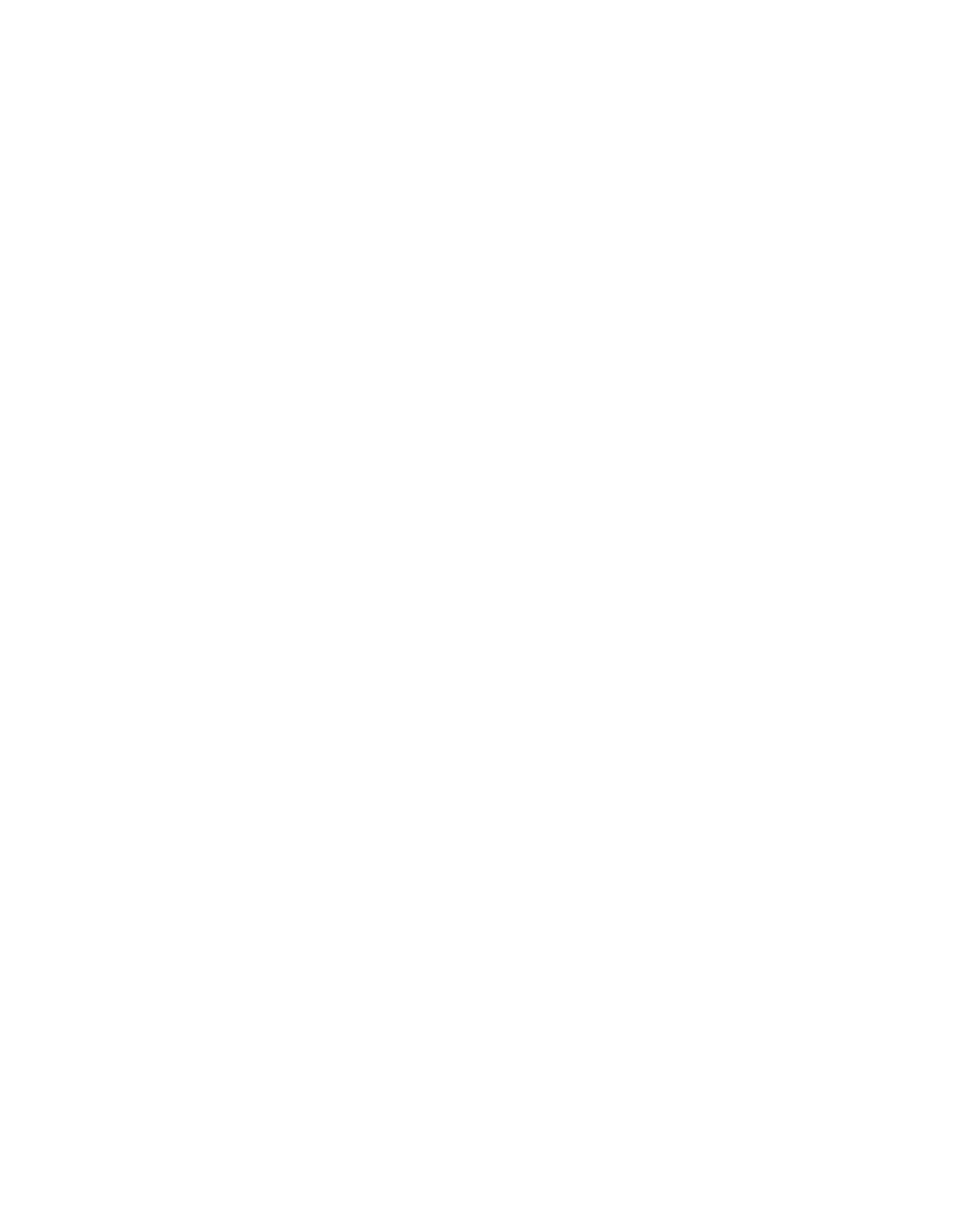## **SONG 16.** *Schrödinger's Cat* **by Dan and Christine Kallman**

### PART 1:

This is the knell for Schrödinger's cat. He wasn't too well. Have you heard about that? He died in a box, and also he didn't. Both dead and alive, but we cannot look in it.

## PART 2:

The random reality of radioactivity Makes unknown the status of Cat's viability. This paradox persists unless it's observed For quantum mechanics is strangely absurd.

PART<sub>3</sub>: Dong! Dong! Dong! Dong! The cat is dead, or so I've heard. Meow! Meow-yow-yow-yow! And he's also alive! Strangely absurd!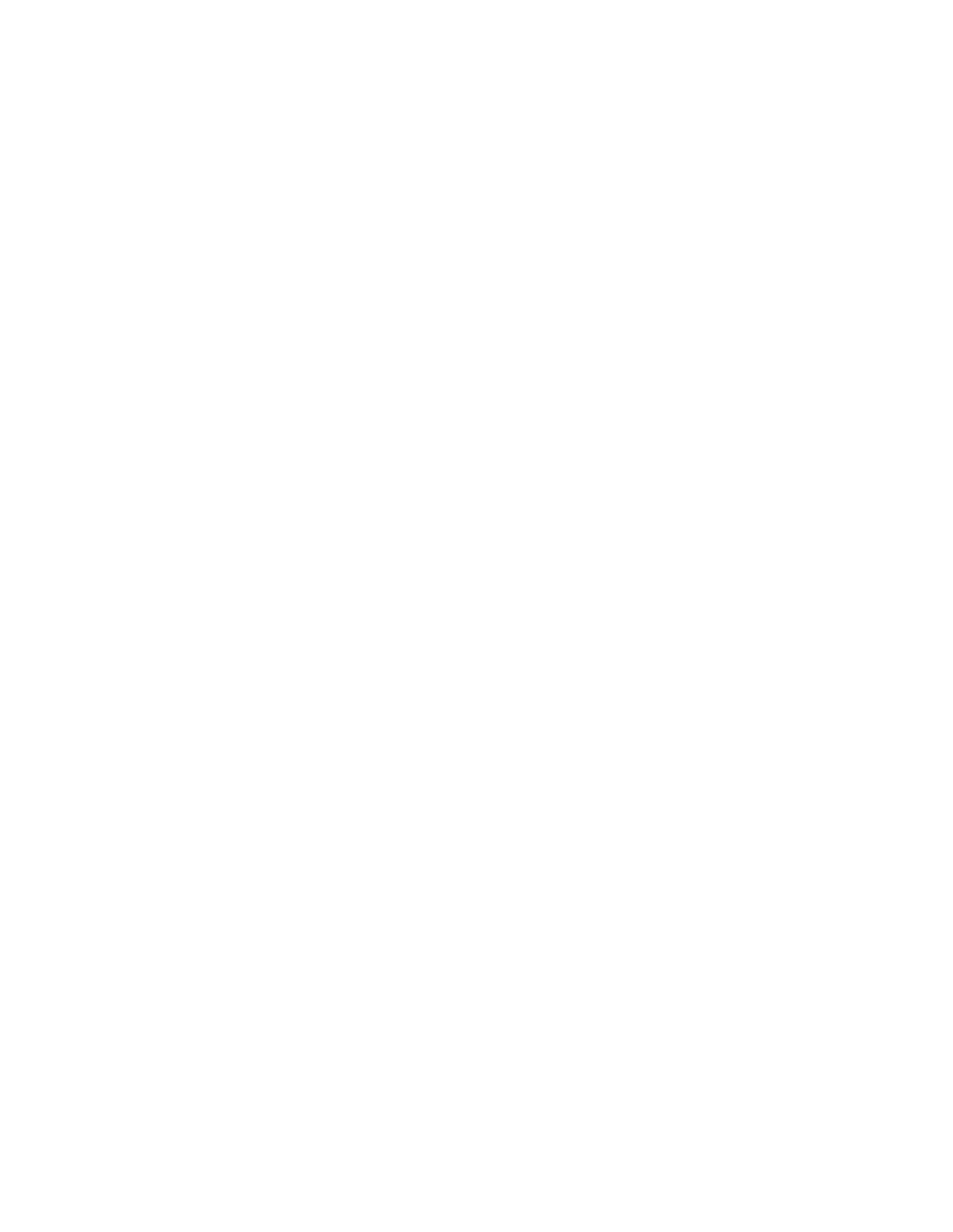### **SONG 17.** *Sparks Fly* **by Dan Kohane and Colin Killick**

#### EDISON:

Perspiration over inspiration That was Thomas Edison's way Don't sit waiting for a dream to seize you Just put the work in every day.

Show him a genius and he'd tell you: Maybe that's somebody I'll pay. But give me trial, trial and error. Idle thinking leads you astray.

## TESLA:

Currents floating in the air... Nicola felt them Set a task that can't be done, and watch it happen. No toil, right the first time As if by magic. Tesla moved the world without a string.

## CHORUS:

At that time, the name Edison meant modern, The man who could bring marvels to your doors. Phonographs and telephones and light bulbs, He perfected them, and put them all in stores. In Menlo Park, his factory of science His hired minds invented 'round the clock. And in walks a young Serbian named Tesla, Who seemed like he could teach circuits to talk! He tells his boss:

# TESLA: Your generator's worthless! I can build it better! Cheaper, too!

CHORUS: Edison laughs:

## EDISON: All right, all right son... There's fifty thousand in it if you do!

#### CHORUS: But then when Tesla pulled it off, Edison chuckled.

### EDISON:

Oh, Nick... you'll have to learn our Yankee jokes! But I'll be fair... here's ten bucks more per hour.

# CHORUS:

And that was the last time they ever spoke!

Inventors of the world were after power. Bring it into people's homes and you'd be king. So Edison staked an empire on his answer:

EDISON: Direct current--DC is just the thing!

# CHORUS:

A single voltage pushing down a wire, Constant and dependable and sure.

## EDISON:

Straight from the power plant to your Edison lightbulb, the way gas moves, but safe and clean and pure.

# CHORUS:

Meanwhile...Tesla scraped his way on pennies. They paid him scraps to fix a clock or dig a ditch. But finally investors and a breakthrough Gave us the world where you can flip a switch.

# TESLA:

With D.C. power, signals fade out quickly... You'd need a power plant every few blocks... The alternative, A.C., seems far too wild... But I can find a way to tame its shocks!

# CHORUS:

A. C. is a wave within the wire, A roller-coaster current, high and low. Transformers build the peaks up ever higher, Till it can fly five hundred miles in just one go.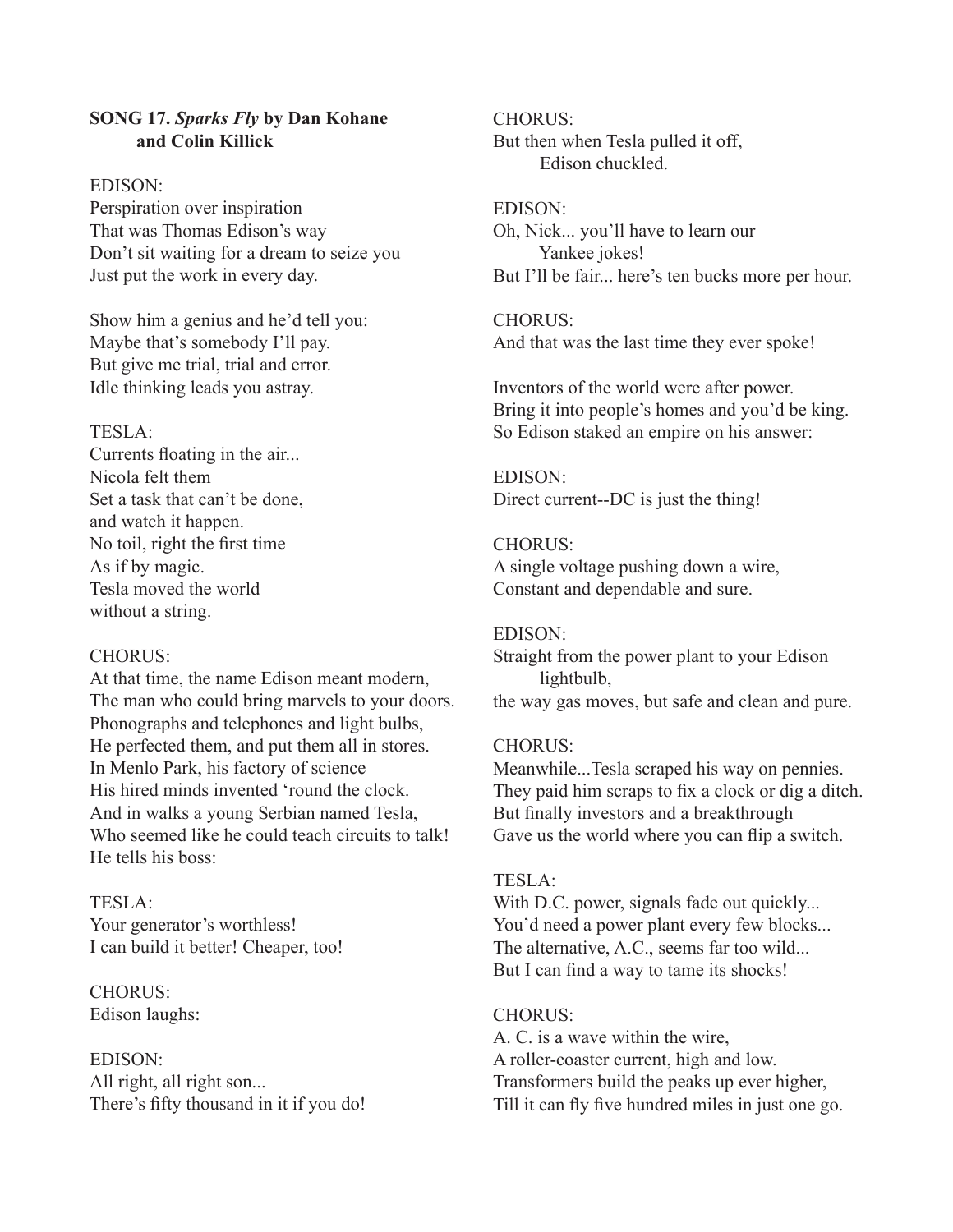## **SONG 17.** *Sparks Fly* **by Dan Kohane and Colin Killick (continued)**

#### CHORUS:

When it got somewhere you couldn't do much with it...

Just zap yourself...just zap yourself or cast a flick'ring light...

Till Tesla trapped its pow'r in rings of magnets, And his motors roared to life in all their might!

George Westinghouse gave Nicola a fortune: Two fifty for each horse-power he sold. His company surged out across the nation, Which made Edison's blood run ice cold. He tried to tell the world,

## EDISON:

A.C. is deadly!

#### CHORUS:

While Tesla told the world of dreams in store. He lit the World's Fair's shining city safely, And in the end A. C. would win this war!

#### EDISON:

Seek perfection, build on others That was Thomas Edison's way The one who dreams is not the winner-- It's the one who makes the dream pay. So Tesla beat him, he kept working Gave us marvels, told us to play. X-ray scanners, movie cameras, All his gadgets with us today...

#### TESLA:

Currents, fleeting, there and gone Nicola chased them... Tried things that could not be done And they would happen Though, not always in his time. Some seemed mere magic... Until the world caught up with Tesla's dreams.